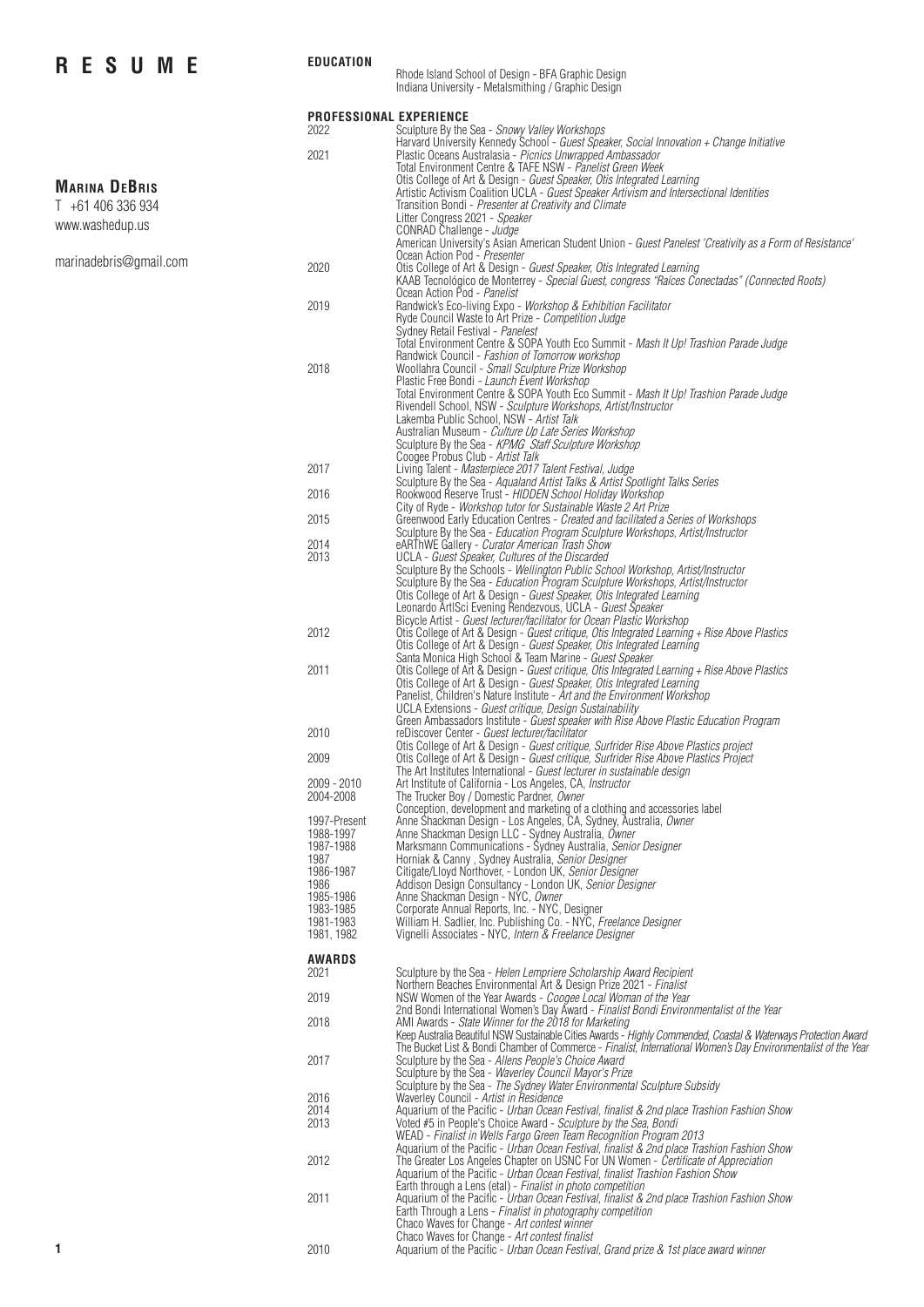# **RESUME**

### **Marina DeBris**

|  | $T + 61406336934$ |  |  |  |
|--|-------------------|--|--|--|
|  | www.washedup.us   |  |  |  |

[marinadebris@gmail.com](mailto:marinadebris@gmail.com)

| <b>SOLO EXHIBITIONS</b><br>2021  |                                                                                                                                                          |
|----------------------------------|----------------------------------------------------------------------------------------------------------------------------------------------------------|
|                                  | Cairns Museum - Beach Couture; A Haute Mess<br>Australian National Maritime Museum - Beach Couture & Inconvenience Store                                 |
|                                  | TAFE NSW - Green Week Trashion Display<br>MIRVAK Greenwood Plaza - Beach Couture; A Haute Mess                                                           |
|                                  | MIRVAK MetCentre Wynyard - Beach Couture; A Haute Mess                                                                                                   |
| 2020                             | DEXUS - Australia Square - National Recycling Week                                                                                                       |
|                                  | DEXUS - MLC Centre - National Recycling Week<br>La Perouse Museum (Randwick Council) - Beach Couture; A Haute Mess                                       |
| 2019                             | Hervey Bay Regional Gallery (Fraser Coast Regional Council) - Beach Couture; A Haute Mess                                                                |
|                                  | Bribie Island Seaside Museum - Beach Couture, A Haute Mess<br>Manningham Art Gallery (Manningham Council) - Beach Couture; A Haute Mess                  |
| 2018                             | Governor Phillip Tower (Dexus) - Disposable Truths<br>Eastcoast Resort Ortord Tasmania - Beach Couture; A Haute Mess                                     |
|                                  | Maritime Museum of Tasmania - Beach Couture; A Haute Mess                                                                                                |
| 2017<br>2016                     | MLC Centre - Disposable Truths<br>Bondi Pavilion - Beach Couture: A Haute Mess                                                                           |
|                                  | The Plant Gallery - Pearls Before Swine                                                                                                                  |
| 2013                             | Mar Vista Community Council - Green Booth Presenter                                                                                                      |
| 2012                             | reDiscover Center - Beach Couture; A Haute Mess<br>Stuart Karten Design - Conversations Lecture Series with Jim Moriarty of Surfrider                    |
| 2011                             | Friends of Ballona Wetlands - Open House                                                                                                                 |
|                                  | INNOCEAN Worlwide, installation - 10 x 10 x Marina DeBris<br>reDiscover Center - Pearls Before Swine                                                     |
|                                  | Santa Monica Baykeeper - 27th Annual Coastal Cleanup Day                                                                                                 |
|                                  | Fred Segal's Good Work Space Gallery - Beach Couture<br>Mar Vista Community Council - Mar Vista Green Garden Showcase & Solar Tour                       |
|                                  | Friends of Ballona Wetlands - Ballona Watershed Warriors Celebration                                                                                     |
|                                  | Heal The Bay Santa Monica Aquarium - Earth weekend<br>Pop Up Gallery - Washed Up                                                                         |
|                                  | Friends of Ballona Wetlands - Habitat Restoration                                                                                                        |
| 2010                             | Mar Vista Community Council - Green Booth Presenter<br>Friends of Ballona Wetlands - Coastal Clean Up Day                                                |
|                                  | Heal The Bay Santa Monica Aquarium - Poster Show                                                                                                         |
|                                  | Friends of Ballona Wetlands - Earth Day exhibit                                                                                                          |
| 2009                             | Heal The Bay Santa Monica Aquarium - Earth weekend<br>G2 Gallery - Fundraiser for JunkRide                                                               |
|                                  | reDiscover Center - Washed Up                                                                                                                            |
|                                  | Heal The Bay - Display 18th Annual Gala Dinner<br>Friends of Ballona Wetlands - Earth Day exhibit                                                        |
|                                  | Heal The Bay Santa Monica Aquarium - Earth Weekend                                                                                                       |
|                                  | Algalita Marine Research Foundation & Surfrider Foundation - Rise Above Plastics fundraiser                                                              |
| <b>GROUP EXHIBITIONS</b><br>2022 | Sculpture by the Sea - Bondi                                                                                                                             |
|                                  | Liberation Festival - Collective Healing Centre                                                                                                          |
| 2021                             | Sculpture by the Sea - Snowy Valley Sculpture Trail<br>The Royal Botanic Gardens - Transformation                                                        |
|                                  | The Creative Space - Northern Beaches Environmental Art & Design Prize 2021                                                                              |
|                                  | Collective Healing Centre - LIBERATION FEST Animal Liberation Exhibition + Festival<br>the LOFT at Liz's - Diverted Destruction                          |
|                                  | ZeeArts - Art a catalyst for Sustainability                                                                                                              |
| 2020                             | Gladsone Festival & Events - Sculptures by Gladstone Harbour 2021                                                                                        |
|                                  | Sedition Festival - Sedition Festival 2020: Running Out of Time<br>Melbourne Zoo - National Geographic Planet or Plastic Traveling Exhibition            |
| 2019                             | Oceanside Museum of Art - Dress Rehearsal                                                                                                                |
|                                  | Wilderness Society - Art for the Wilderness<br>Stirrup Gallery - Creating Our Future Exhibition Australia                                                |
| 2018                             | junkies magazine - <i>RETHINK Exhibition</i>                                                                                                             |
| 2017                             | Bondi to Tamarama Coastal Walk, Sydney Australia - Sculpture By The Sea<br>Bondi Sculpture By The Sea - Inside Art                                       |
|                                  | Abu Dhabi Tourism & Culture Authority - CultureSummit 2017                                                                                               |
|                                  | Mojave Animal Protection - Resistance As Art<br>Eden Gardens - Unearthed                                                                                 |
| 2016                             | Rookwood Cemetery Sculpture Walk - HIDDEN 2016<br>Bondi to Tamarama Coastal Walk, Sydney Australia - Sculpture By The Sea                                |
| 2015                             | Bondi Sculpture By The Sea - Inside Art                                                                                                                  |
|                                  | Warringah Art Prize 2015 - Waste to Art                                                                                                                  |
| 2014                             | eARThWE Gallery - American Trash<br>Muzeo - Transcending Trash                                                                                           |
|                                  | Woodbury University Library - Earth Month Exhibition                                                                                                     |
| 2013                             | Cottesloe Beach, Perth Australia - Sculpture By The Sea<br>Bondi to Tamarama Coastal Walk, Sydney Australia - Sculpture By The Sea                       |
|                                  | Bondi Sculpture By The Sea - Insidé Art                                                                                                                  |
|                                  | Art Slam - GREEN SLAM@NEWHALL                                                                                                                            |
| 2012                             | Cella Gallery - Refuse to Destroy<br>Deutsche Guggenheim Museum - Featured work in the Museum Store                                                      |
|                                  | Art 4 All People - Trunk Show                                                                                                                            |
|                                  | Art 4 All People - Local Visions<br>The People's Movement - Display at American Rag                                                                      |
|                                  | Sydney Eco Xpo - Beach Couture                                                                                                                           |
| 2011                             | Jeanie Madsen Gallery - Earth Night<br>Santa Monica Baykeepers & Surfrider - Earth Day Festival with Robert Kennedy Jr                                   |
|                                  | Essentia Santa Monica - Pearls Before Swine, two person show                                                                                             |
|                                  | RAWartists Santa Monica - Artist Showcase                                                                                                                |
| 2011                             | Mar Vista Fall Festival - Our Children, Our Future                                                                                                       |
|                                  | Shoshana Wayne Gallery - Chain Letter Show<br>Michael Kate Interiors Gallery Space - Earth from Space                                                    |
|                                  | Rancho Mirage Public Library - Earth through a Lens                                                                                                      |
|                                  | thinkLA - CreativeLA Art Show                                                                                                                            |
|                                  | Children's Nature Institute - Making A World of Difference Gala & Awards<br>Organized Underground - Recycle Art                                          |
|                                  | LA ART LAB - <i>Language</i>                                                                                                                             |
| 2010                             | Heal The Bay - <i>Buy the Bay Launch</i><br>PureDKNY/SHFT - <i>Pop Up Gallery, Soho NYC</i>                                                              |
|                                  | Sustainable Works - 3rd Annual Fundraiser                                                                                                                |
|                                  | Aquarium of the Pacific - Urban Ocean Festival                                                                                                           |
|                                  | Santa Monica Place & Otis College of Art & Design - The Mannequin Collective Children's Nature Institute & Cool Globes - 25 Year Anniversary Gala Dinner |
|                                  | SHFT - Pop Up Gallery, Continental Gallery                                                                                                               |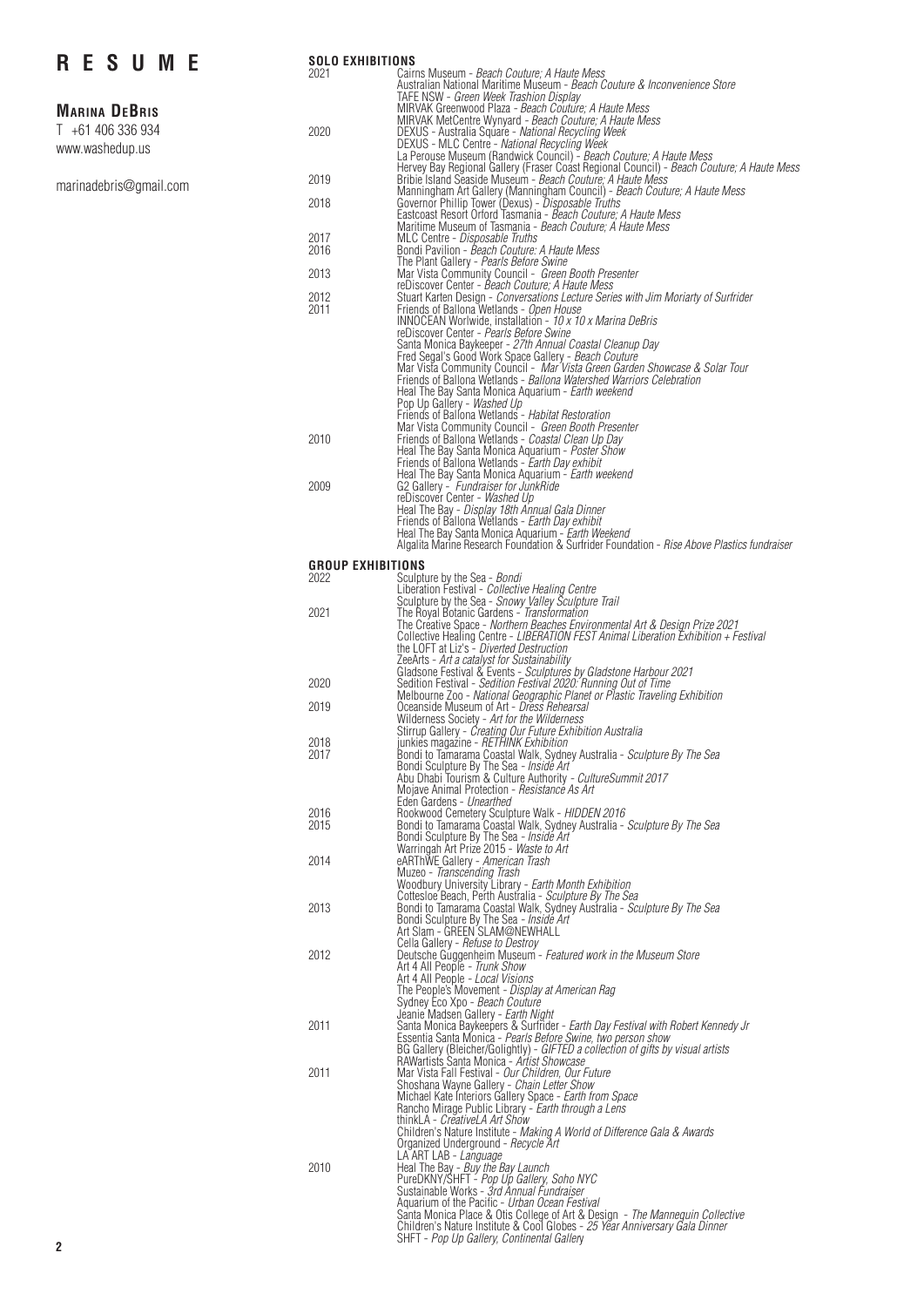### **Marina DeBris**

T +61 406 336 934 [www.washedup.us](http://www.washedup.us/)

[marinadebris@gmail.com](mailto:marinadebris@gmail.com)

|      | GROUP EXHIBITIONS (CONTINUED)                                                                                                                                                                                                                                                                                                                                                      |
|------|------------------------------------------------------------------------------------------------------------------------------------------------------------------------------------------------------------------------------------------------------------------------------------------------------------------------------------------------------------------------------------|
| 2009 | Surfriders - Rise Above Plastics Lounge & Green Film Series<br>Heal The Bay - 3rd Annual A Day Without a Bag<br>Afford Eco - <i>Holiday show</i><br>Sustainable Works - Fundraiser: Tomorrow Starts Today<br>Deborah Martin Gallery - RE: materialization<br>Los Angeles Art Association/Gallery 825 - Out There<br>Project Found Sound - Students for the Environment Found Sound |
|      | LA ART LAB - Round and Round                                                                                                                                                                                                                                                                                                                                                       |
|      |                                                                                                                                                                                                                                                                                                                                                                                    |

#### **PERFORMANCES**

| 2022 | .  v<br>Ocean Lovers Festival - Marina DeBris Trashion Show                                                                        |
|------|------------------------------------------------------------------------------------------------------------------------------------|
|      | Ocean Lovers Festival Blue Solutions - Pandemania Performance                                                                      |
| 2019 | Wilderness Society - Art for the Wilderness                                                                                        |
|      | Ocean Lovers Festival - Marina DeBris Trashion Parades                                                                             |
|      | Plastic Free Bronte - Film Event                                                                                                   |
| 2018 | Plastic Free Bondi - Launch Event                                                                                                  |
|      | PACT Salon - AFTERGLOW: Generations by Cloé Fournier                                                                               |
|      | PACT Salon - APACTCALYPTIC by Cloé Fournier                                                                                        |
| 2017 | Beyond Plastic Pollution Conference - Gala Dinner Trashion Show                                                                    |
|      | Heal the Bay - Heal the Bay Annual Gala                                                                                            |
|      | Abu Dhabi Tourism & Culture Authority - CultureSummit 2017                                                                         |
|      | Waverley Council - Summerama                                                                                                       |
|      | Bondi Surfrider - Movie Screening for Plastic Paradise                                                                             |
| 2016 | Waverley Council - Festival of the Winds                                                                                           |
|      | Smithsonian National Zoo - Art to Save the Sea Launch                                                                              |
| 2015 | Bondi to Tamarama Coastal Walk, Sydney Australia - Awards Ceremony, Media                                                          |
|      | Launch & Performance for Sculpture By The Sea                                                                                      |
| 2014 | eARThWE Gallery - American Trash                                                                                                   |
| 2013 | Brakeman Brewery - Project SOS Vietnam Fundraiser                                                                                  |
|      | Sculpture By The Sea Bondi - Sub Marine, Choreography by Dean Walsh<br>Sydney Eco Xpo- Trashion Show display and Dance Performance |
|      | The 3rd National Animal Rights Day (NARD3) in LA - Vegan Fashion Parade at the Pier                                                |
|      | G2 Gallery - LA Green Drinks Earth Night                                                                                           |
|      | 5 Gyres & Klean Kanteen - Outdoor Retailer Expo Trashion Parades                                                                   |
| 2012 | UN Women LA - Special Assembly: Women Women, Climate Change, and Human Rights                                                      |
|      | Avant-Green - <i>Green Ambassador Party</i>                                                                                        |
|      | LA Green Festival - Rebecca Mink Presents: California Dreaming: An Eco-Fashion Show                                                |
|      | Sea Pulse Film Festival - Trashion Show                                                                                            |
|      | Project Save our Surf - Eco Chic Fashion Show                                                                                      |
| 2011 | Plastic Ocean by Capt Charles Moore - Pacific Rim Tour                                                                             |
|      | New Children's Museum - Trash the Gala                                                                                             |
|      | RuckusRoots - Trashion show Wild Honey Studios                                                                                     |
|      | Fight Club, Yokohama Japan - Dance performance for 5 Gyres & Captain Charles Moore                                                 |
| 2010 | Harajuku Square, Tokyo Japan - Trash Mob with 5 Gyres                                                                              |
|      | Green Room Festival, Yokohama Japan - Trashion show with Surfrider Japan & 5 Gyres                                                 |
|      | Two Hands Project Australia - <i>Tsunami Debris Fundraiser</i>                                                                     |
| 2009 | Sydney Eco Xpo- Trashion Show display and Dance Performance                                                                        |
|      | RAWartists Santa Monica - Showcase & Fashion Show<br>LA green drinks & Surfriders - Trasher's Ball Fashion Show                    |
|      | Aquarium of the Pacific - Urban Ocean Festival, Trashion Fashion Show & Press Boat Junket                                          |
|      | 5 Gyres - JUNKraft on the Playa                                                                                                    |
|      | Earth Guardians - ReFashion Show                                                                                                   |
|      |                                                                                                                                    |

| BIBLIOGRAPHY |                                                                                                                                                                                                                                                                                                                                                                                                                                                                                                                                                                                                                                                                                                                                                                                                                                                                                                                                                                                                                                                                                                                                                                                                                                                                                                                                                                                                                                                                                                                                           |
|--------------|-------------------------------------------------------------------------------------------------------------------------------------------------------------------------------------------------------------------------------------------------------------------------------------------------------------------------------------------------------------------------------------------------------------------------------------------------------------------------------------------------------------------------------------------------------------------------------------------------------------------------------------------------------------------------------------------------------------------------------------------------------------------------------------------------------------------------------------------------------------------------------------------------------------------------------------------------------------------------------------------------------------------------------------------------------------------------------------------------------------------------------------------------------------------------------------------------------------------------------------------------------------------------------------------------------------------------------------------------------------------------------------------------------------------------------------------------------------------------------------------------------------------------------------------|
| 2022         | Art W**K - Episode 108 - Marina Debris - Artist and Environmental Activist, 22/05/22                                                                                                                                                                                                                                                                                                                                                                                                                                                                                                                                                                                                                                                                                                                                                                                                                                                                                                                                                                                                                                                                                                                                                                                                                                                                                                                                                                                                                                                      |
|              | Gulf News I The Kurator - Marina DeBris: Turning ocean trash into fashion, 12/05/22<br>Harvard Kennedy School - Using Culture to Address Climate Change: A Conversation with Marina DeBris, 23/04/22<br>Girls Who Green The World Book - Marina DeBris Trash Artist, 15/04/22<br>Studio 10 - Interview with Stevie Jacobs Ocean Lovers Festival, 15/04/22<br>Milano Green Forum Museum - Marina DeBris - Art Made from Waste, 14/04/22<br>about regional - An artistic inconvenience officially arrives in Batlow, 22/01/22                                                                                                                                                                                                                                                                                                                                                                                                                                                                                                                                                                                                                                                                                                                                                                                                                                                                                                                                                                                                               |
| 2021         | 11/21 Yahoo Australia - 'Pandemania': Sydney 'Trashion' artist creates piece using 900 face masks, 30/11/21<br>Flora and Fauna Eco News - Sydney's 'Trashionista' Creates Couture From Marine Debris<br>Sydney Morning Herald - Sculpture by the Sea cancelled for second year, 12/09/21<br>7 News - Bondi's Sculpture by the Sea postponed, 12/09/21<br>Coogee Voice Podcast - Inteview with Marina DeBris, 23/07/21<br>Sea Luv Bondi - Living Consciously with Eco-Warrior Marina DeBris, 23/07/21<br>RARE Magazine The Sustainable Issue '21 - Making Trashion: Marina DeBris Disrupts the Art World, 22/06/21<br>Wilderness Society Journal - Throwaway society, Issue 010, 18/06/21<br>The New York Times - What Will We Do With Our Masks Now?, 08/05/21<br>FRANCE 24 - Marina DeBris: The power of 'trashion' to fight single-use plastics, 26/02/21<br>The Sydney Morning Herald - Meet the coastal warrior creating couture from Sydney's shore waste, 04/02/21<br>The Conscious Eko - Episode 5: How to be sustainable and create change within your community, 08/04/21<br>Australian National Maritime Museum - Q&A with coastal warrior Marina DeBris, 08/04/21<br>SCN - Mirvac Retail partners with Australian National Maritime Museum, 03/2021<br>Sea Luv Bondi - Sunrise Live with Marina DeBris talking how to save our oceans<br>Jorge Navarro Ideas Para Transformar Tu Vida - <i>Minimalism and Zero Waste</i><br>ABC Radio Melbourne - Interview with Marina DeBris, 04/01/21<br>Eastside 89.7 FM - 15:57, 04/01/21 |
| 2020         | re:think Magazine - <i>Inconvenient Culture, Issue 22 2020</i><br>Mirage - Art and activism for oceans, 29/12/20<br>Brisbane Times - Best of the Week: What to see, hear and do, 27/12/20<br>Signals Magazine Number 133 - Art & Activism for the Oceans, Summer 2020-21 Dec-Feb<br>Amy's Art Cabaret - Episode 20 guests Marina DeBris & Karen Benjamin 07/12/20<br>Arts Help - The Art of Trashion With Marina Debris, 25/11/20<br>European CEO - The eco-conscious fashion designers turning trash into treasure, 22/07/20<br>Randwick City Council - La Perouse Museum Virtual Tours 26/04/20<br>ART & CULTURE - Marina DeBris: Turning ocean waste into "trashion", 25/04/20<br>Southern Courier - After a fashion: it's debris transformed, 25/03/2020<br>ecohustler - How to create a timetable for learning, fun and health when stuck at home with the kids, 19/03/2020<br>Fraser Coast Chronicle - Trashion art on display, 07/02/20<br>Mama Earth Talk - 100: How An Artivist Is Raising Awareness On Pollution, 06/01/20                                                                                                                                                                                                                                                                                                                                                                                                                                                                                                      |
| 2019         | THROOMERS - Marina Debris: Giving Voice to the Sea, 01/12/19<br>San Diego News - FASHION FILES: 'The Art of Nails' exhibit opens at Oceanside Museum of Art, 19/11/19<br>Randwick Council - Eco Living Expo 2019, :55 14/11/20<br>La Jolla Light - See 'em while they're hot: Several exhibits open at Oceanside Museum of Art, 23/10/19<br>The San Diego Union-Tribune - Dress Rehearsal, artists use garment in unexpected ways, 21/08/19<br>ABC NEWS - Plastic pollution of Australia's beaches and oceans inspires unusual art installation, 12/06/19<br>The Sydney Morning Herald - One person's trash is artist Marina DeBris eye-catching "trashion", 10/04/19<br>frings. Das Miseror-Magazin - Mode Und Müll, 09/19<br>The Sydney Morning Herald - Watch who draws the short straw in war on plastic, 03/03/19                                                                                                                                                                                                                                                                                                                                                                                                                                                                                                                                                                                                                                                                                                                    |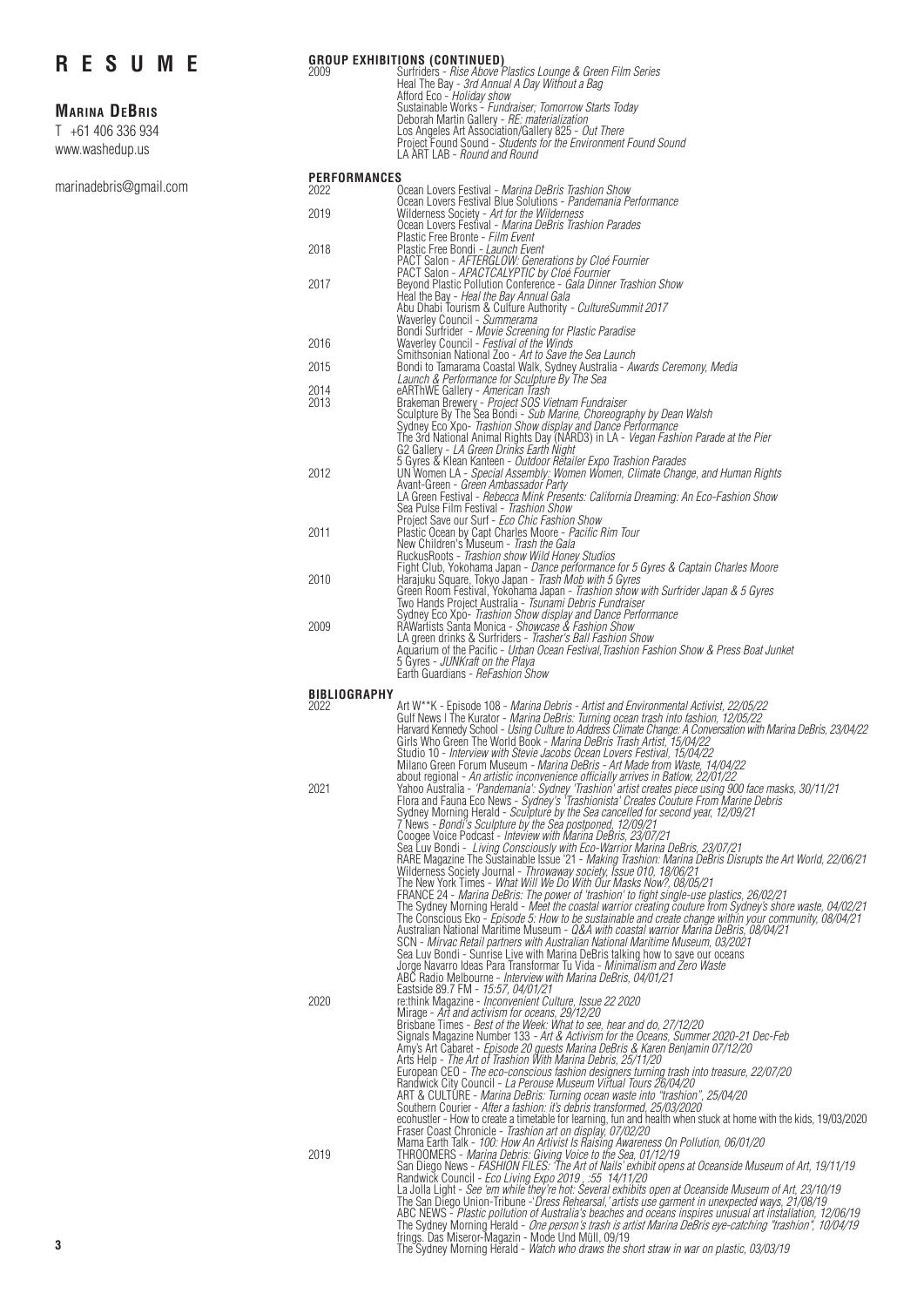| <b>RESUME</b>                             | 2018 | <b>BIBLIOGRAPHY (CONTINUED)</b><br>CapitalCultural. - Interview with Marina DeBris - The grotesque beauty of ART 20/02/19<br>The Sydney Morning Herald - Marie Kondo creates boom for op shoppers but bad news for oceans, 19/01/19                                                                                                                                                                                                                                                                                                                                                                                                                                                                                                                                                                                                                                                                                                                                                                              |
|-------------------------------------------|------|------------------------------------------------------------------------------------------------------------------------------------------------------------------------------------------------------------------------------------------------------------------------------------------------------------------------------------------------------------------------------------------------------------------------------------------------------------------------------------------------------------------------------------------------------------------------------------------------------------------------------------------------------------------------------------------------------------------------------------------------------------------------------------------------------------------------------------------------------------------------------------------------------------------------------------------------------------------------------------------------------------------|
| <b>MARINA DEBRIS</b><br>T +61 406 336 934 |      | three ships a sailing - Marina DeBris, 10/01/19<br>The Courier - Rubbish or resource? Art exhibition inspires rethink on waste, 10/11/18<br>ELUXE Magazine Issue 16 - Beach Trashion Fashion, 01/11/18<br>aquabumps - Sun Worship, 16/10/18                                                                                                                                                                                                                                                                                                                                                                                                                                                                                                                                                                                                                                                                                                                                                                      |
| www.washedup.us                           | 2018 | Rise & Resist: How to Change the World by Clare Press - Chapter 12 The anti-plastics movement, 10/01/18<br>The Daily Telegraph - Labor calling for Coogee liberal state MP to stand behind bag ban, 14/08/18<br>ABC Education - Creating art and meaning from waste, 24/07/18                                                                                                                                                                                                                                                                                                                                                                                                                                                                                                                                                                                                                                                                                                                                    |
| marinadebris@gmail.com                    |      | Sydney Morning Herald - The party's over for plastic straws, 27/07/18<br>Future King And Queen - Can We Do Better? Beach Couture: A Haute Mess, 27/07/18<br>Sydney Morning Herald - Fairfax photos of the week - 26/07/18<br>The Mercury - Plastic Art a Hot Topic, 30/06/18                                                                                                                                                                                                                                                                                                                                                                                                                                                                                                                                                                                                                                                                                                                                     |
|                                           |      | Tasmanian Times - Maritime Museum of Tasmania: Beach Couture: A Haute Mess by Marina Debris, 25/06/18<br>GetArty Channel 7 Plus - Arty People Season 2 Episode 57, 19/06/18<br>HATCH @MacleayCollege - Marina DeBris - Marina DeBris has a Passion for Trashion, 05/06/18<br>Modern Weekly - Deep and persuasive beauty or just chic expensive rubbish?, 22/05/18<br>TOMRA presents - "Trashion" Statement: Mermaid Wears Litter Reveal Impact of Ocean Pollution, 18/05/18                                                                                                                                                                                                                                                                                                                                                                                                                                                                                                                                      |
|                                           |      | Inside Waste - Global Recycling Day, April/May 2018<br>ELUXE Magazine - Aussie Influencers Get Bare For Fashion Week 2018, April 2018<br>Mighty Good Undies - Fashion Revolution Bare for Good Campaign, April 2018<br>Daily Telegraph - Model Laura Wells dons mermaid dress made from ocean rubbish, 26/03/18<br>Southern Courier - Inconvenient Truth About Rubbish on the Beach, 12/18<br>UN Environment Programme - 30th Anniversary Award Artists Montreal Protocol, 23/11/17                                                                                                                                                                                                                                                                                                                                                                                                                                                                                                                              |
|                                           | 2017 | Trennt Magazin - Our ecological skin, 08/11/17<br>Sculpture by the Sea - Allens People"s Choice Award, 06/11/17<br>Sydney Morning Herald - Artist who picks up marine litter picks up Mayor's prize, 23/10/17<br>ABC Radio War on Waste - Ladies, we need to talk about waste, 20/10/17<br>alt media - Sculpture By The Sea 2017, 19/10/17                                                                                                                                                                                                                                                                                                                                                                                                                                                                                                                                                                                                                                                                       |
|                                           |      | The GPT Group - Environmental Artist collaborates with MLC Centre for 'Disposable Truths', 15/10/17<br>East Side 89.7 FM - Marina DeBris: Sculptures by the Sea, 09/10/17<br>Sculpture by the Sea - Sydney Water Environmental Sculpture Subsidy for Bondi 2017, 19/09/17<br>Wearme Fashion - The saga of sustainable fashion, 15/09/17                                                                                                                                                                                                                                                                                                                                                                                                                                                                                                                                                                                                                                                                          |
|                                           |      | eco Warrior Princess - MLC Centre Presents 'Disposable Truths' By Celebrated Artist Marina DeBris, 14/09/17<br>Getty Images - Recycled Coffee Cup Sculpture Highlights Affects Of Everyday Waste, 07/09/17<br>MLC Centre - Environmental Artist Marina DeBris collaborates with the MLC Centre<br>Time Out Sydney - MLC Centre unveils Disposable Truths. 24/08/17<br>Wardrobe Crisis - The grotesque beauty of trashion, 25/07/17                                                                                                                                                                                                                                                                                                                                                                                                                                                                                                                                                                               |
|                                           |      | The Intentionalist - The 52-week Fashion Cycle, 08/07/17<br>Heal the Bay - "Bring Back the Beach" Brings It to Santa Monica Pier, 19/05/17<br>Desert Magazine - Contemporary Cause, May 2017                                                                                                                                                                                                                                                                                                                                                                                                                                                                                                                                                                                                                                                                                                                                                                                                                     |
|                                           |      | Friday Magazine - Trashion designer hopes she runs out of materials to work with, 22/04/17<br>Luca Magazine - Eco Fashion Designer Marina DeBris, 07/04/17<br>2SER Radio - The Power Of Artivists, 15/03/17<br>Interculturality - Trashion - Fashion that Creates Awareness, 15/02/17                                                                                                                                                                                                                                                                                                                                                                                                                                                                                                                                                                                                                                                                                                                            |
|                                           | 2016 | The Real Estate Conversation - Real estate and art unite through desire to spread trash message, 10/02/17<br>Hello Bondi - Summerama Fun Day Out, 14/01/17<br>Eden Gardens Unearthed - Washed Up, 27/10/16<br>One Deep Sustainability - Marina DeBris Interview: creativity, humor and irony to raise awareness, 26/10/16                                                                                                                                                                                                                                                                                                                                                                                                                                                                                                                                                                                                                                                                                        |
|                                           |      | Der Spiegel - Fashion from Trash: Trash Chic, 05/10/16<br>Obsolete! Press - Issue #10, 29/10/16<br>The Guardian - 'Trashion' designer Marina DeBris turns ocean rubbish into high-end outfits, 13/09/16<br>Bondi Beach Radio - Interview with StreetArts, 13/09/16                                                                                                                                                                                                                                                                                                                                                                                                                                                                                                                                                                                                                                                                                                                                               |
|                                           |      | Sydney Morning Herald - Spectrum Planner, 10/09/16<br>The Daily Telegraph - Fashion or trash? Bondi designer Marina Debris makes outfits out of ocean waste, 09/09/16<br>Wentworth Courier - Some Art is Really a Load of Rubbish, 07/09/16<br>Eko & Lux - Trashion Show by Marina DeBris, 11/09/16                                                                                                                                                                                                                                                                                                                                                                                                                                                                                                                                                                                                                                                                                                              |
|                                           |      | Unique Newspaper - Trashion' designer Marina DeBris turns ocean rubbish into high-end outfits, 13/09/16<br>Washington Life - Washed Ashore: Art to Save the Sea, 06/16<br>One Green Planet - Empowering Kids to Fight for the Planet Using Art, 23/03/16<br>Graphic Design Degree Hub - 30 Most Influential Women Artists Alive Today, 02/16<br>that's life! Magazine - Trash to Trashion, 28/01/16                                                                                                                                                                                                                                                                                                                                                                                                                                                                                                                                                                                                              |
|                                           | 2015 | ecosalon - Contemporary Art That Beautifully Raises Awareness, 23/01/16<br>ArtBio Brasil - Antropocena, 01/16<br>The Sydney Morning Herald - Malcolm Turnbull by the Sea, 8/11/15<br>Visual Arts Hub - 10 eco artists you should know, 18/11/15                                                                                                                                                                                                                                                                                                                                                                                                                                                                                                                                                                                                                                                                                                                                                                  |
|                                           |      | ELLE Australia - Sculpture by the Sea's Most Instagrammable Art, 11/16<br>CCTV America - Marina DeBris: Protecting Beaches, 24/10/15<br>ABC News - Sculpture by the Sea 2015, 24/10/15<br>Daily Telegraph - Marina Debris unveils "Zoolander" Dresses Made of Rubbish, 21/10/15<br>BBC News - Caption Challenge: Rubbish Dress, 23/10/15<br>The Hindu - Cosplay with a Sewn Message, 23/10/15<br>Sustainable Design & Architecture - Let's Talk Some Trash. Marina DeBris' 'Trashion' Art                                                                                                                                                                                                                                                                                                                                                                                                                                                                                                                        |
|                                           | 2014 | Synkroniciti - Reverence, Laughter and Disgust: Trashion by Marina DeBris, April 3, 2015<br>Colliding Worlds Radio - Interview with Marina DeBris, Oct 18, 2014<br>LA Art Party.com - Saturday, October 4, 2014<br>The Go Go - Good Art from Bad Rubbish, Oct 2, 2014                                                                                                                                                                                                                                                                                                                                                                                                                                                                                                                                                                                                                                                                                                                                            |
|                                           |      | ELUXE Magazine - 10 Eco Friendly Artists That Will Blow Your Mind, October 10, 2014<br>LA Daily News - Preview of Urban Ocean Festival at Aquarium of the Pacific, Apr 15, 2014<br>Orange County Register - Aquarium of the Pacific Pushes Sustainable Fishing, April 15, 2014<br>The Pasadena Star News - Urban Ocean Festival at Aquarium of the Pacific, April 29, 2014<br>KCAL9 - Models Show Off Dresses Made From Trash, April 15, 2014<br>ABC NEWS - Sculptures by the Sea at Cottesloe, March 21, 2014<br>Cloud to Ground Images - Flotsam Jellyfish, March 17, 2014<br>The Flat-Footed Adventurer - Sculpture by the Sea: Cottesloe beach, 15 March, 2014<br>Sydney Morning Herald - 10 years of Sculpture By The Sea, 9 March 2014<br>Perth Daily Photo - Sculpture by the Sea 2014, March 9, 2014<br>Brisbane Times - 10 years of Sculpture By The Sea, 9 March 2014<br>WAtoday - 10 years of Sculpture By The Sea, 9 March 2014<br>NBC Charlotte - Sculptures by the Sea in Australia, March 8, 2014 |
| 4                                         | 2013 | ABC News - Marina DeBris at Sculpture by the Sea at Cottesloe Beach, 7 March 2014<br>The Washington Post - Sculpture by the Sea, March 7, 2014<br>Jordan Shields, Photojournalist - Sculpture by the Sea 2014, March 7, 2014<br>Perth Now - Big and small sculptures delight, March 2014<br>Discovering Women Who Inspire - Trash Art, A Creative Solution to Ocean Pollution, Dec 19,                                                                                                                                                                                                                                                                                                                                                                                                                                                                                                                                                                                                                           |